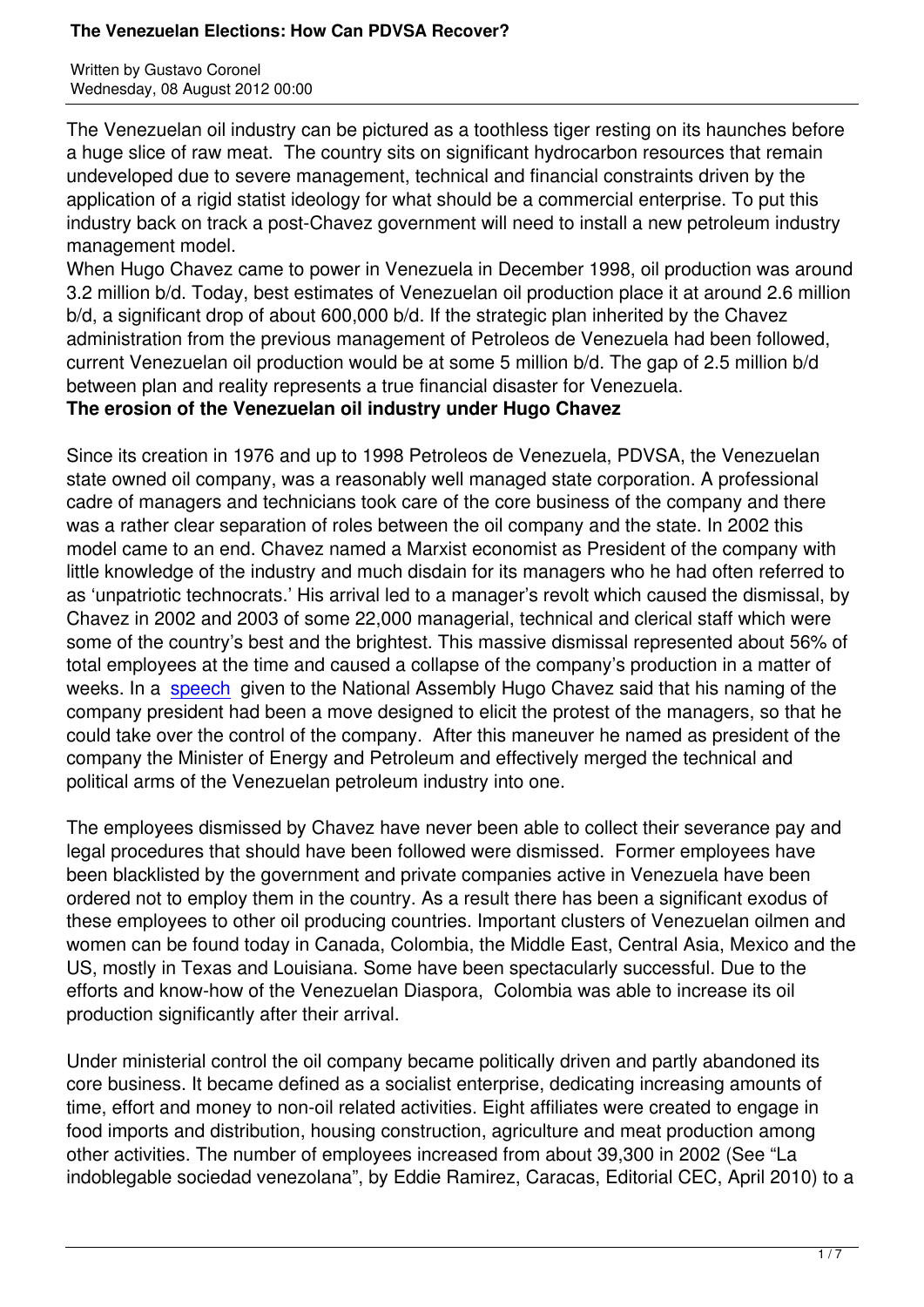current 115,000, many of whom were engaged in non-oil related activities. Oil income started to be diverted to a parallel government fund, bypassing the Venezuelan Central Bank and legislative monitoring (there are 65 members of the opposition in the National Assembly), a move lacking in transparency and accountability. This fund is managed by three people: The Minister of Energy and Petroleum, the Minister of Planning and Finance and President Chavez. Only they decide how this money is to be utilized. As a result two things have happened. One is that investment in the core business of the company has declined alarmingly and, two, the level of corporate corruption has increased significantly.

Investment in oil related activities have averaged \$9 to \$10 billion per year over the last four years--half of what the company needs in order to maintain production and existing facilities and only one quarter of what the company requires in order to expand production and build new facilities. In contrast, companies such as Petrobras and Exxon Mobil invest close to \$40 billion per year, which serves to increment their production and keep their facilities in good working order while Petroleos de Venezuela is being essentially de-capitalized. A comparison between 2011 net profits and investment levels of the three companies could be misleading. Petroleos de Venezuela shows a net profit of only \$4.4 billion and paid very little income tax since it charged to costs some \$30 billion given to the Executive (Chavez) for its use in "social" programs. In contrast ExxonMobil and Petrobras show net profits of \$41 and \$18 billion respectively but pay significant income tax.

Corruption within the company has increased alarmingly due to several reasons. One is the abandonment of bidding procedures. Huge contracts are given directly, often to ghost companies owned by friends of the company managers. Transparency is minimal . A May 2008 report by Transparency International analyzing 42 large international petroleum companies, ranked Petroleos de Venezuela as one of the

## least transparent

. While Petrobras (Brazil) and Pemex (Mexico) showed hi[gh degrees of transparen](http://www.petroleumworld.com/sunopf09120601.htm)cy in their financial and operational disclosures, Petroleos de Venezuela received a low ranking, together [with Societé Natio](http://www.euractiv.com/sites/all/euractiv/files/TI_PRT_2011_report_FINAL_EN.pdf)nale des Petroles du Congo, Lukoil (Russia) and Sonangol (Angola). In presenting the report, the main researcher Juanita Olaya indicated: "In the case of Venezuela, they have a long way to go". In the same report the Venezuelan chapter of Transparency International was quoted defining the situation of Petroleos de Venezuela as "critical." Some specific cases

of corruption linked to Petroleos de Venezuela include:

• A discovered briefcase of \$988,000 carried by Guido Antonini to Bueno Aires, which was [meant for the p](http://www.petroleumworld.com/sunopf09120601.htm)residential campaign of Cristina Fernandez. On the basis of the findings of the Miami trial of Carlos Kaufmann, Franklin Duran and Moises Maionica, the origin of the money was traced to Petroleos de Venezuela. It was established that Rafael Ramirez, president of the company, had been ordered by Chavez to keep Antonini silent on this matter, something that he was unable to accomplish;

• Corruption involving contracting, without bidding, of oil exploration drilling rigs for the amount of some \$75 million. This contract had been given by PDVSA to a Colombian outfit that had only three employees. Called by the National Assembly to explain this situation, then Exploration and Production Director of the company, Luis Vierma, said that this was true but "it was not his responsibility." He placed the responsibility on the Bidding Committee of the company. He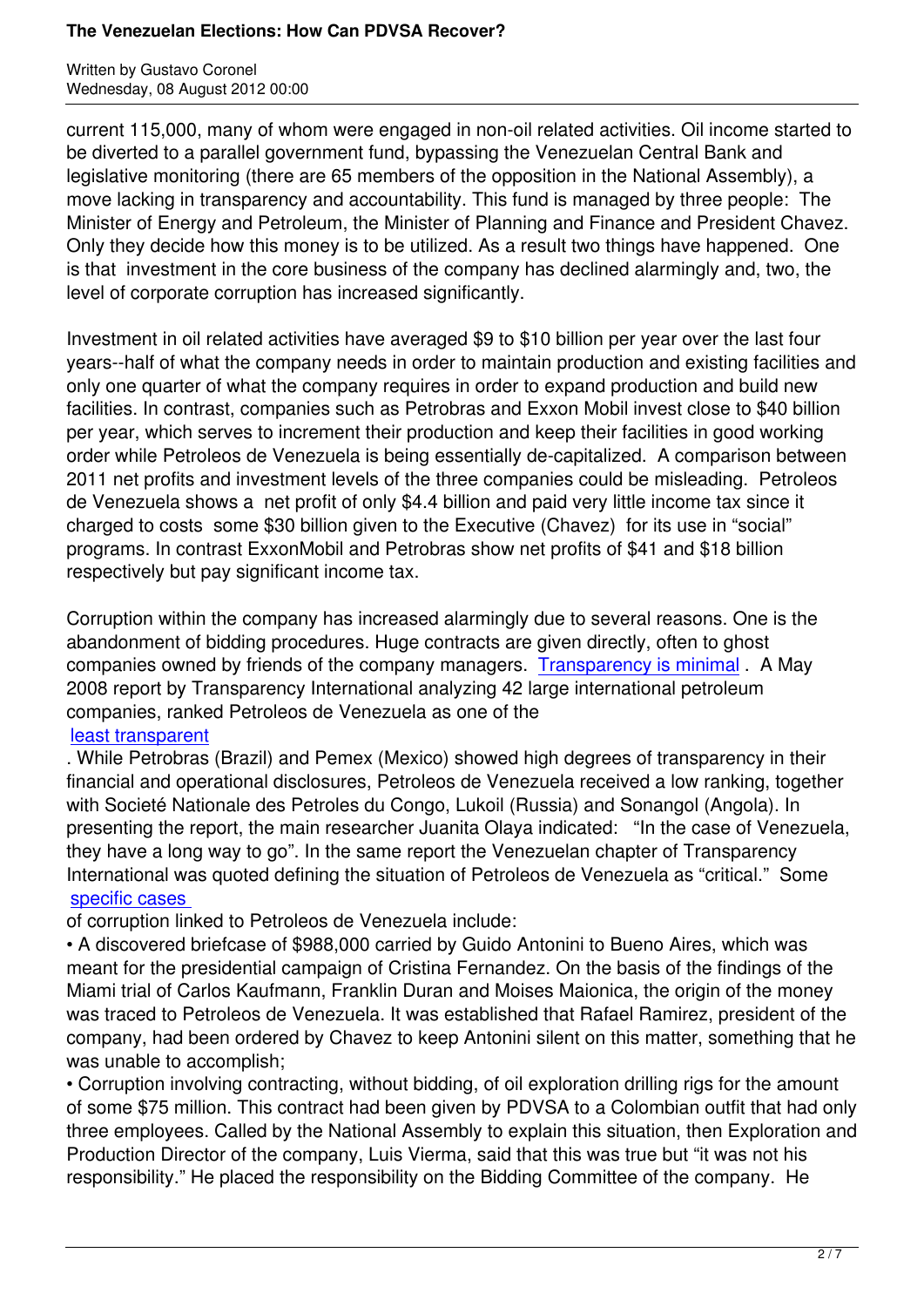Written by Gustavo Coronel Wednesday, 08 August 2012 00:00

emphasized that the president of the company, Rafael Ramirez, had a strong voice in the decision. Surprisingly Vierma admitted that PDVSA "had not checked the credentials of the winning company" due to the need to hire the rigs as soon as possible. The candid revelations by Vierma did not stop there. He added that the Board of the company had approved another contract for \$70 million to Constructora Bolivariana S.A., an Andean multinational that, at the moment of obtaining the contract, had only one employee. In addition, a contract to buy seven drilling rigs for \$2 billion was assigned to Cosmaca, a company that was only capitalized at one million dollars. Once it won the contract, this company simply sub-contracted the acquisition of the rigs.

• Corruption in the Gas Division of the company. A member of the national Assembly, Luis Tascon (now deceased), reported a \$99 million contract for a natural gas construction project to a company called Ecoinca. The PDVSA manager authorizing the contract happened to be the wife of the president of the winning company. However, the Chavez controlled National Assembly dismissed this case on the grounds that Ecoinca 'was a patriotic company.'

• In early 2008 PDVSA created a subsidiary, PDVAL, to import and distribute food. This subsidiary uses Petroleos de Venezuela's international offices to conduct searches for the acquisition of foodstuffs. Not only has this new activity opened the door to numerous opportunities for corruption in the acquisition, importing and distributing process but it has engaged the human and financial resources of the company that should have been utilized in the core activities of the company. Not surprisingly the levels of petroleum production of the company have kept declining steadily, while the volumes of commercial exports are at an all-time low. Elie Habalian, a former Venezuelan governor of the Organization of Petroleum Exporting Countries (OPEC), has said, "The company has transferred billions of dollars to funds controlled by the President [Chavez], and directly finances and runs a range of social projects. There's a Ministry of Education—but PDVSA educates too. There's a Housing Ministry, but PDVSA builds houses". After the poor performance by Venezuelan athletes in the 2008 Beijing Olympic games Chavez ordered the oil company to take over the training of these athletes for future competition.

**The Chavez legacy** From 2007 through early 2009 Hugo Chavez has tried to increase state control of the oil industry. Mr. Habalian, quoted above, says: "[Mr. Chavez] decided that it would be a nifty idea to squeeze the remaining private oil companies operating in Venezuela and ordered the cancellation of the contracts signed in the 1990s, under which [the companies] were investing to develop deposits of very heavy crude. In their place would come joint ventures in which Petróleos de Venezuela (PDVSA), the state oil company, would wield the controlling share." This Venezuelan government decision was unilateral. Compensation was based on book value and not on the current value of the properties. Most companies reluctantly accepted this situation in an effort to protect their large investments but ExxonMobil and ConocoPhillips resorted to international arbitration. Independent of the final results of the arbitration the effects of this dispute on foreign investments in Venezuela are already apparent: in recent years foreign direct investment into Venezuela has been negative. The cash flow situation in Petroleos de Venezuela appears to be deteriorating significantly. Payments by Petroleos de Venezuela to contractors and suppliers have experienced long delays, considered "serious" by the Venezuelan Petroleum Chamber, an organization that groups these service companies. Large contractors have been practically paralyzed their work due to this situation. Pending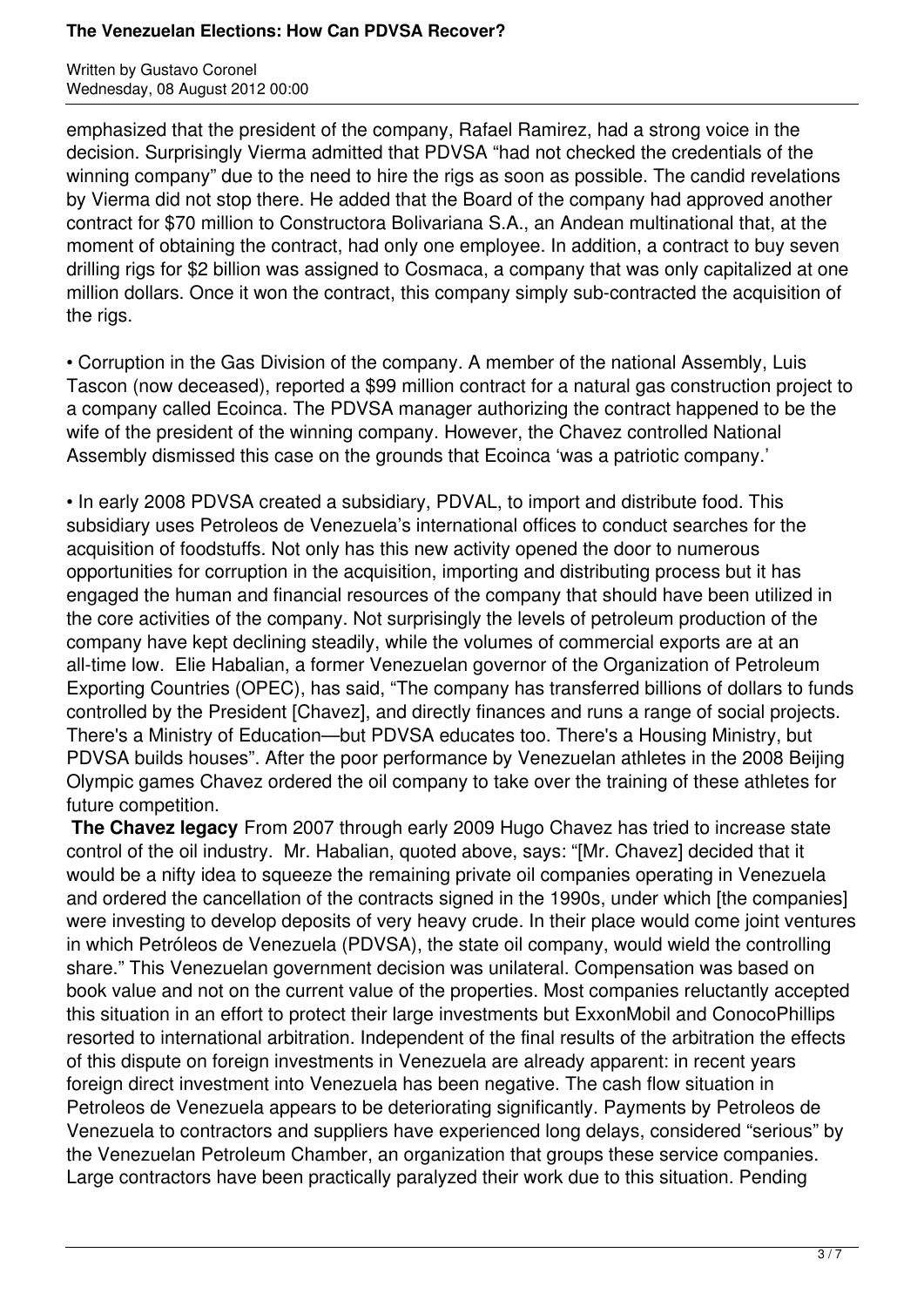payments by PDVSA increased to about \$12 billion by mid-2009. This situation, adds the Venezuelan Petroleum Chamber representatives, has become "a great source of corruption, as employees of the company extort contractors in order to accelerate payments".

Particularly disturbing is the case of Aban Pearl, a drilling barge that sank in 2010, off the coast of Venezuela, while rented to Petroleos de Venezuela. This barge was contracted by the company to a ghost outfit incorporated in Singapore, owned by friends of managers of the company. The contract [was for an amount of mo](http://en.mercopress.com/2011/03/17/gustavo-coronel-the-four-hotbeds-of-corruption-in-venezuela)ney considerably higher than the one actually received by the owner of the barge. A legal action taken by opposition legislators exposing this significant act of corruption has gone unheeded by Venezuelan judicial authorities.

Based on political ideology, 'the need to reaffirm national sovereignty' the company has also changed the pre–Chavez policy of outsourcing by a policy of owning most ancillary services. To this end, the Chavez government has taken over numerous small and medium sized contractors, both national and foreign, incorporating their employees into the company's payroll. Few, if any, of these companies have been compensated. Within a matter of months after the takeovers the quality of these ancillary services declined and some activities, such as marine transport for Lake Maracaibo operations, have been partially paralyzed.

 **A critical financial situation** In spite of high oil prices the financial situation of Petroleos de Venezuela can be defined as critical. This is due to the diversion of oil income to non-oil related government expenditures, the absorption of ancillary services, the significant increase in the number of employees and the potential financial liabilities generated by the numerous legal claims in international arbitration centers related to expropriations (there are more than a dozen such claims against Petroleos de Venezuela in the World Bank). The central government has resorted to using the company as its preferred vehicle to borrow money. The level of debt that stood at some \$2 billion in 2000 is now about \$50 billion, not including a \$22 billion in national debt owed to China, which is being paid with oil produced by the company. This debt, for all practical purposes, can also be said to be on PDVSA's head.

# **Petroleos de Venezuela is unable to develop the oil resources of the Orinoco region**

All of the components mentioned above have led to the basic dilemma faced by the Venezuelan oil industry today, the inability to develop efficiently the important oil resources of the Orinoco Region, where some 120 billion barrels of proven reserves (estimated by using a Recovery factor of 10% of the oil in place) have remained essentially untapped since the government of Hugo Chavez arrived in power 13 years ago. Prior to Chavez's arrival several international oil companies such as ExxonMobil, ConocoPhillips, Total and ChevronTexaco acted as contractors to the state company and had invested some \$16 billion in creating a network of facilities, including special refineries to upgrade heavy crude. As the price of oil increased the Chavez government decided to change the rules of the game, increased production royalties and forced a conversion of the existing contracts into joint ventures, in which the state company would have the majority of the shares-- 60%--and would exercise operational control. However, investments would be still the sole responsibility of the foreign partners to be compensated with future oil production.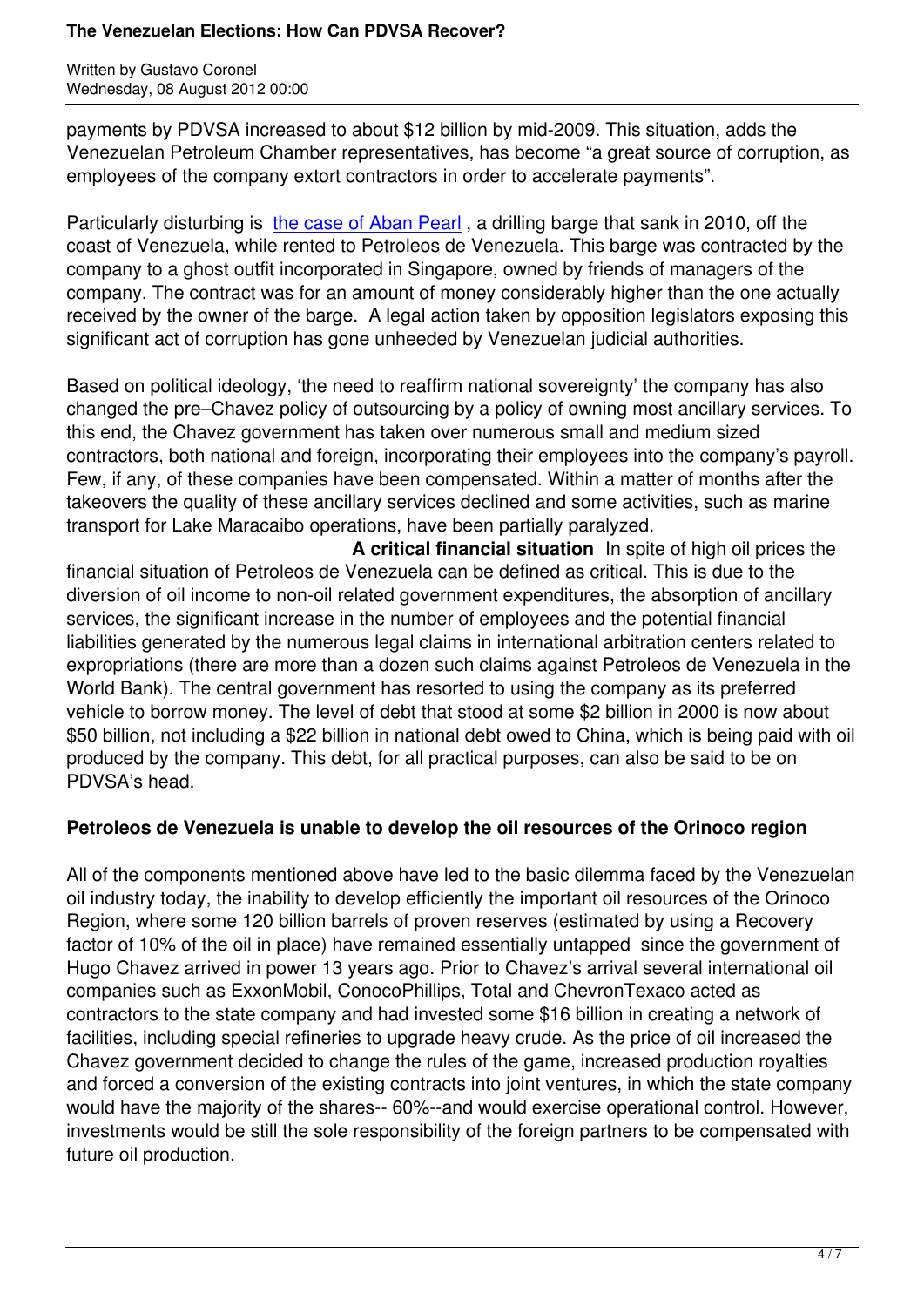Written by Gustavo Coronel Wednesday, 08 August 2012 00:00

ExxonMobil and ConocoPhillips have not agreed to these new terms and have left the country while Repsol, Total and Statoil remained in subordinate roles. Chevron is the only US corporation active in the area. After the change in contractual terms a host of companies from ideologically friendly countries such as Russia, China, Iran, Vietnam, and Cuba, as well as from India, Spain and Japan, have signed contracts with Petroleos de Venezuela 'to develop' production in assigned blocks within the region. Four years after the signing of these contracts no additional upgraded production and little new heavy oil production has been generated. The reason seems rather clear. There is no trust in the Chavez government even among ideologically friendly countries. Foreign companies feel there is a risk that contractual changes could take place after large investments are made. After all, this has happened before.

**New Vision: a Post Chavez Venezuelan Oil Industry** The day after a new government is installed in Venezuela one of its top priority decisions will be how to manage the oil industry. Burdened with non-oil related activities, with four times more employees than required, with a heavy debt and a highly demoralized management team Petroleos de Venezuela seems to be beyond salvation. However, it might not be politically feasible to eliminate it from day one. There might have to be a transition period, in which the most critical human, technical, financial and managerial issues should be resolved, before a new management model can be put in place. Such a transition could well last between 12 and 18 months.

### Towards a new management model<sup>[1]</sup>

### *Current organizational aspects*

Today PDVSA completely controls the Venezuelan oil industry. The predominant legal figure is the joint company in which Petroleos de Venezuela owns at least 60% of the shares. Paradoxically, this system gives foreign partner companies ownership to portions of the oil produced whereas the previous system of service contracts did not. The weak financial situation of Petroleos de Venezuela has forced the company to demand that the foreign partners do all the investing required and be repaid in future oil production. Petroleos de Venezuela has the monopoly over activities but these activities are of a low quality due to the weak financial and managerial capacity of the company. A Venezuelan saying illustrates this situation: "Ni lavan ni prestan la batea" ("They neither wash nor do they lend the washing machine").

The government's regulatory agency is the Ministry of Energy and Petroleum. For some years now Petroleos de Venezuela and the ministry have been under one single head, a situation that has generated considerable politicization of the company. There is a deep, almost religious, belief among Venezuelan politicians that the oil industry is 'strategic and basic' and should be totally controlled by the state. This will be one of the paradigms that should be revised if a modern management model is to be installed. Today state ownership of the oil industry is pretty much set in concrete as part of the current Constitution.

## *An alternative organizational model*

Upstream activities (exploration and production) should be conducted on the basis of flexible contractual agreements. There is no need to restrict the modalities of association between the nation and private capital to one or a few. They could range from concessions, as in Brazil and many other oil producing countries to service contracts, production sharing contracts or joint companies in which the state could have variable levels of participation. The underlying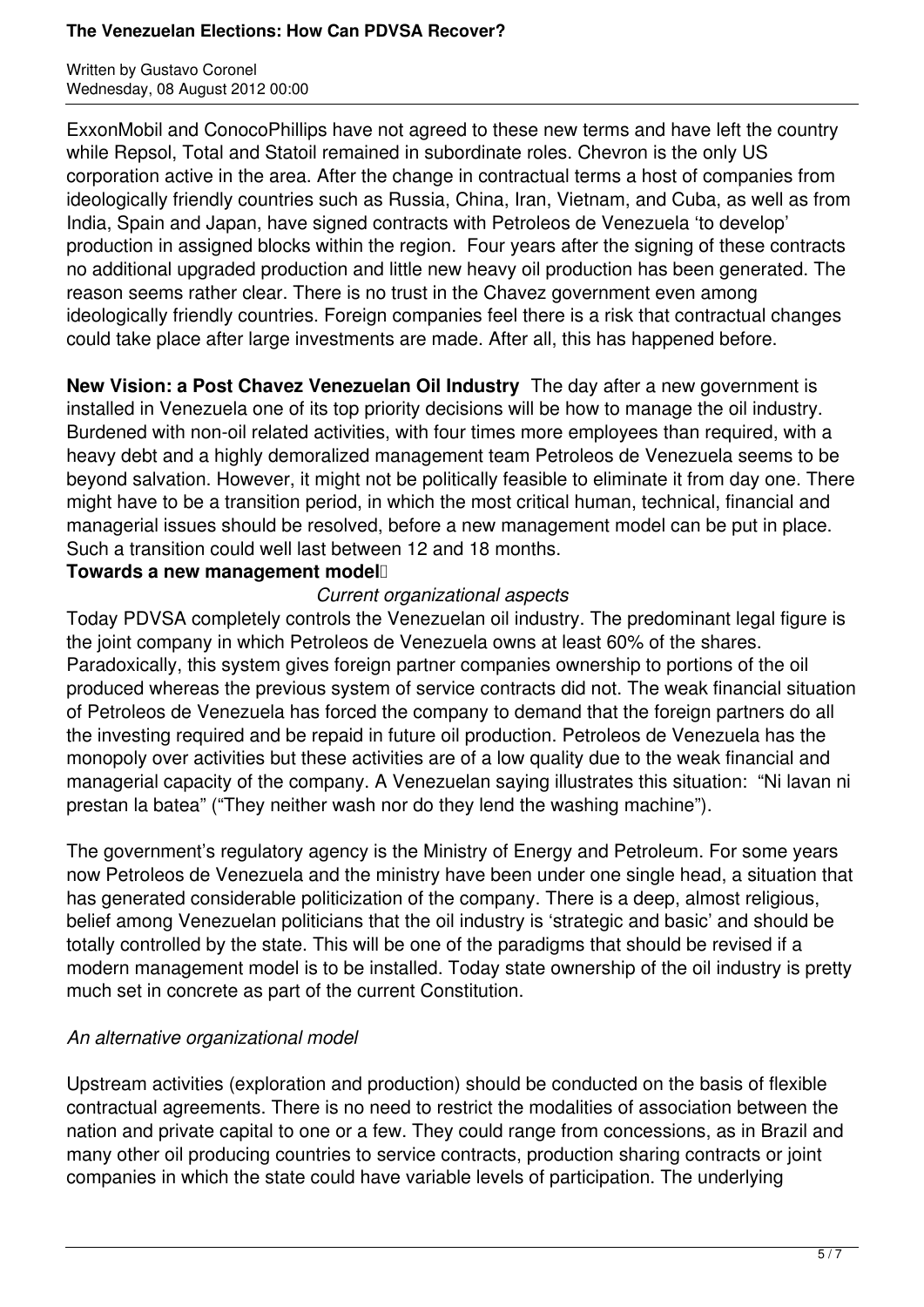Written by Gustavo Coronel Wednesday, 08 August 2012 00:00

objective would be to eliminate the concept of state monopoly in the management of the Venezuelan oil industry.

Hydrocarbons in the ground should belong to the nation but hydrocarbons produced could be partially owned and freely marketed by the private sector, as agreed to in contracts.

The regulation of the industry could be shared by a Ministry, in charge of formulating energy policies, an independent Energy Council, which would advise on policies and mechanisms to operate the industry and a National Petroleum Agency that could represent the nation and supervise the contracts signed by the nation with the private companies. This Agency would not be operational only supervisory in nature. In this regulatory and supervisory scheme there would be no need to have a state-owned oil company.

The private partner in a concession, joint venture, service contract or production sharing contract will propose an annual program to the National Petroleum Agency within the policy framework and operational guidelines established by the Ministry and the Agency. Upon a commercial discovery the private partner will propose a development plan. The private partner could receive its compensation in oil, if so desired.

Private partners will be selected through bidding. Direct adjudication will not be allowed except in cases of national emergency defined as such by Congress. The selection criteria will include technical, financial and social and environmental improvement aspects.

All contracts will be subject to international arbitration. Few would invest in a country that claims to exercise national sovereignty over contracts with the private sector.

## *Improved revenue stream for the Venezuelan state*

A reorganized, liberalized oil sector would generate an improved revenue stream for the Venezuelan state. Oil derived revenue would come in multiple forms i.e. in the form of corporate income tax, potential royalties on produced-oil, social contributions by corporate partners paid on employees' incomes, the state's share in any production-sharing agreement, et al. A more independent Venezuelan oil sector could avoid paying derived income into national (non-oil related) social programs and could retain profits for reinvestment. Further Venezuela should establish a national sovereign-wealth fund to be structured with a portion of oil income similar to the one operating in Norway. In particular a national sovereign-wealth fund could become a formidable source of national income. There are about 37 national funds of this type active today all over the world, with about \$10 trillion in assets. The Norwegian Fund has about \$350 billion in assets, more than 10 times the current international reserves of Venezuela.

## **A concluding remark**

Venezuela is a mature oil country. It has an important cadre of solid managers and technical staff that could do an excellent job of supervision and monitoring of operators and as staff of a National Petroleum Agency. If supervision and regulation is efficient the concession system most probably provides the best combination of optimal national participation and minimum risk to the nation. The insistence in total state control over the oil industry has been a political imperative, one that has proven to be a failure, due to politicization and corruption. The most